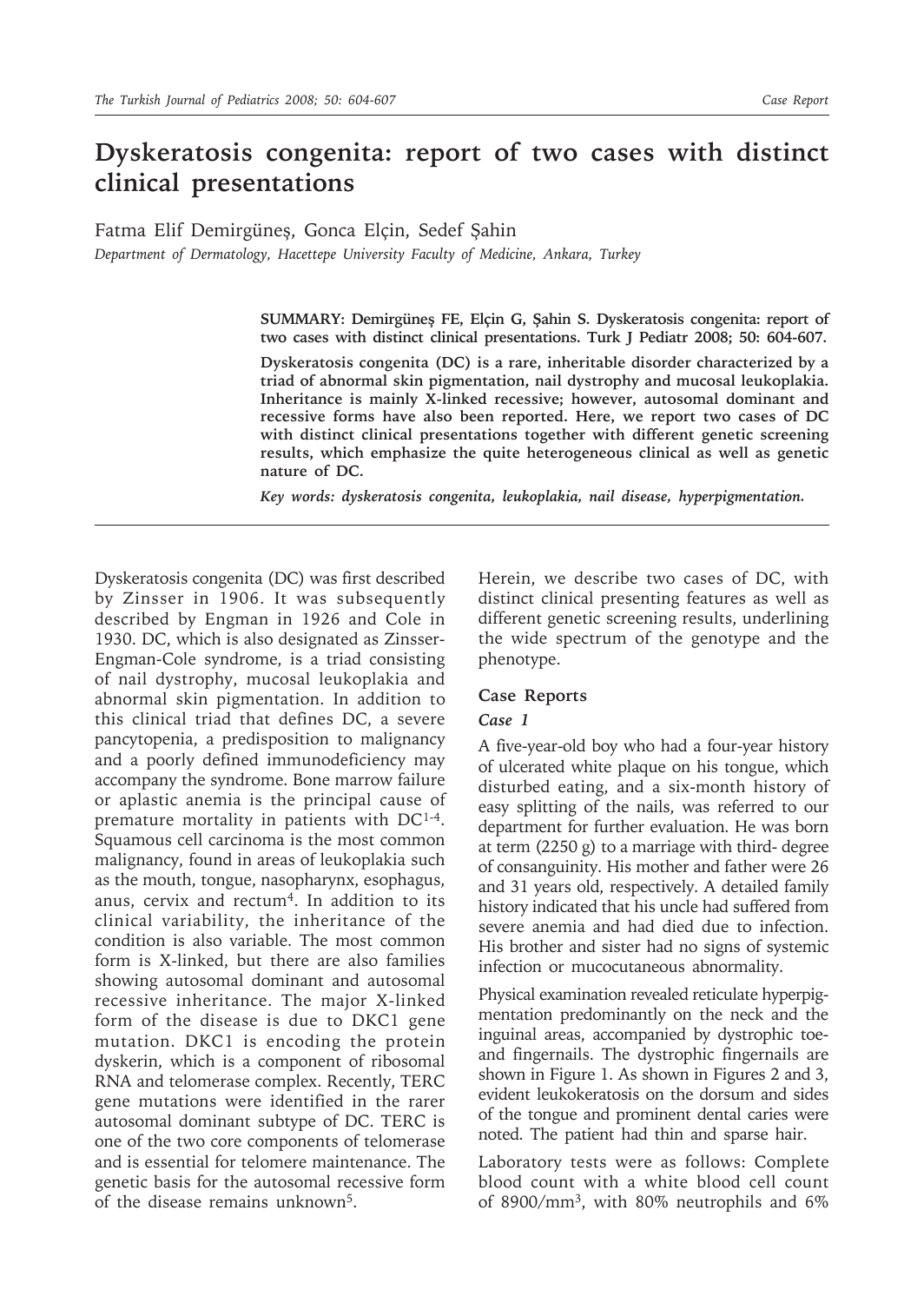

**Fig. 1.** Dystrophic fingernails observed in Case 1.



**Fig. 2.** Evident leukokeratosis on the dorsum and sides of the tongue.



**Fig. 3.** Prominent dental caries.

lymphocytes; red blood cell count 2950x103/µl; hemoglobin 7.8 mg/dl; hematocrit 24%; and platelet count 144x103/µl. Mild anisocytosis, polychromasia and spherocytosis were noted in the peripheral blood smear. Direct Coombs test was negative and osmotic fragility test result was normal.

Bone marrow aspirate was hypocellular and revealed increased fat droplets, compatible with aplastic anemia. A barium swallow esophagography demonstrated a narrowed proximal esophagus and web formation. A biopsy specimen obtained from the tongue revealed ulcerative inflammation and no evidence of squamous cell carcinoma. He had no respiratory symptoms and a chest X-ray was within normal limits.

A diagnosis of DC was made with typical skin lesions (reticulate hyperpigmentation), leukoplakia of the tongue, dystrophic toe- and fingernails, thin sparse hair, dental caries, and esophageal web formation. Seven years after his first admission, the X-linked nature of the disease was confirmed by genetic screening, which revealed DKC1 gene mutation. Denaturing high performance liquid chromatography and direct DNA sequence analysis of the DKC1 gene showed he was hemizygous for DKC1 gene mutation (a nucleotide transition of C to  $T(1150 C\rightarrow T)$ . In Figures 4 and 5, dystrophic fingernails and leukokeratosis on the dorsum and sides of the tongue are shown seven years after his first admission.

Treatment with 30 mg/kg prednisolone orally was considered for his anemia, which had been gradually tapered and was discontinued



**Fig. 4.** Dystrophic fingernails 7 years after the first admission of Case 1.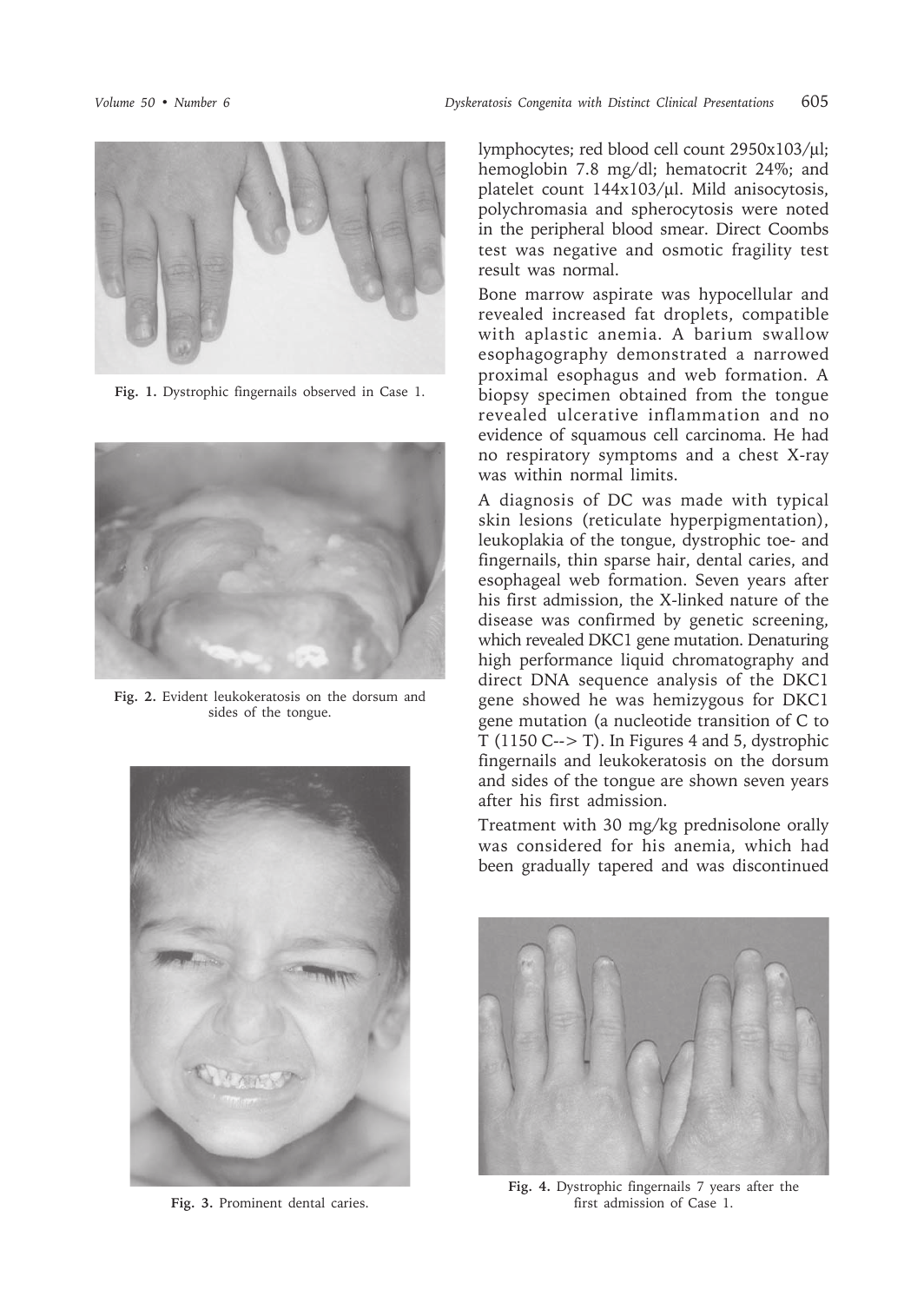

**Fig. 5.** Leukokeratosis on the dorsum and sides of the tongue 7 years after the first admission of Case 1.

after the follow-up visit one month later when his hemoglobin was found to have reached 12.2 mg/dl.

### *Case 2*

A 12-year-old boy presented with a two-year history of easy bruising with trauma. A detailed history revealed skin lesions that were first noticed at the age of 8, nail abnormalities of three-years' duration and a white plaque on the tongue that had appeared two months before.

The patient was the product of a full-term pregnancy with cesarian section delivery due to neonatal distress. His mother and father were 32 and 41 years old, respectively, and there was no consanguinity. There was no remarkable medical problem in his family and no history of significant infections, skin pigmentation, or bone marrow failure in his parents or other relatives.

On physical examination, reticulated hyperpigmentation and atrophy on the neck, V area of the chest and the posterior auricular sites were noted, as shown in Figure 6. The longitudinal ridging accompanied by distal dystrophy of the nails is shown in Figure 7. Examination of the mucosal sites revealed a white plaque on the side of the tongue and hypoplastic conic teeth. Figure 8 shows the white plaque on the side of the tongue.

Laboratory tests were as follows: white blood cell count of 4000/mm3 with 34% neutrophils, 54% lymphocytes; red blood cell count 3170x103/µl; hemoglobin 10.4 g/dl; hematocrit 34%; mean corpuscular volume 98.2 fl; platelet count 72x103/µl; vitamin  $B_1$ : 254 g/ml; and folic

606 *Demirgüneş FE, et al The Turkish Journal of Pediatrics • November - December 2008*



**Fig. 6.** Reticulated hyperpigmentation and atrophy on the neck and V area of the chest.



**Fig. 7.** Longitudinal ridging accompanied by distal dystrophy of the nails.



**Fig. 8.** White plaque on the side of the tongue.

acid: 6.9 ng/ml. There was a mild polyclonal gammopathy: IgA: 366.5 mg/dl (45-250 mg/dl) and IgG: 1870 mg/dl (650-1600 mg/dl).

Ultrasound examination of the abdomen was normal. The bone marrow aspirate revealed hypocellularity and increased fat droplets and was found compatible with aplastic anemia.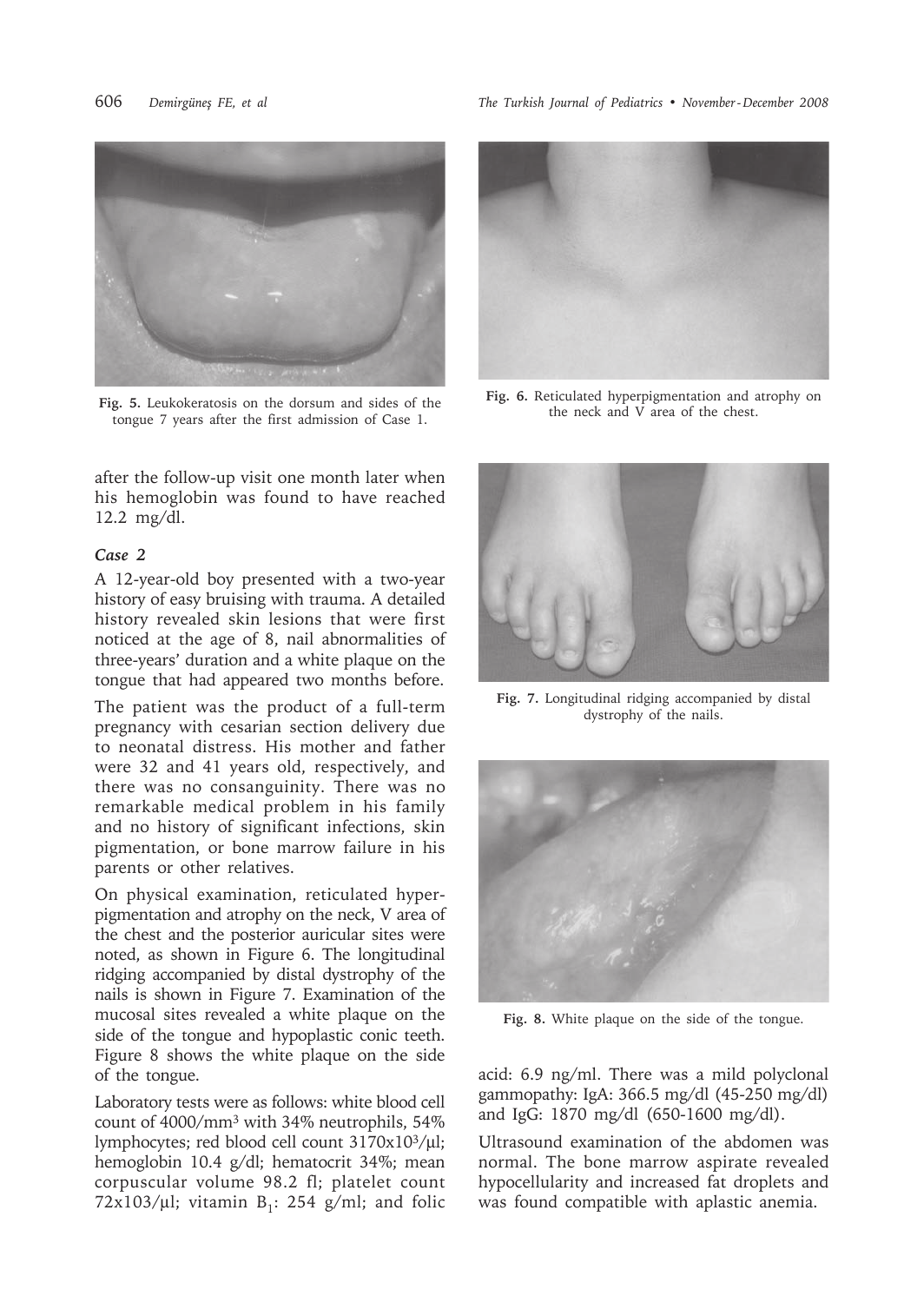A cytogenic profile showed a 46 XY karyotype. Genetic screening excluded both TERC and DKC1 gene mutations.

## **Discussion**

Dyskeratosis congenita is a very heterogeneous disorder with respect to clinical and hematological features and pattern of inheritance. The age of onset, degree of bone marrow failure and range of congenital abnormalities may vary6. Three distinct patterns of inheritance leading to the general DC phenotype have been observed. X-linked recessive inheritance appears to account for over three-quarters of cases, and the trait has been mapped to chromosome Xq28 by linkage analysis7. Since its inheritance is predominantly X-linked recessive, DC is a disease that occurs predominantly in males. Both of our patients were male. However, females can also be affected because many of the remaining cases show evidence of autosomal recessive or autosomal dominant transmission8-10. By November 1999, 92 DC families, comprising 148 (127 male, 21 female) patients from 20 countries, had been recruited to the DC registry. As well as confirming previous observations, the DC registry has recently identified new features of the DKC1 gene, which is mutated in X-linked  $DC<sup>11</sup>$ . Additionally, in autosomal dominant DC patients, mutations in the RNA telomerase component (TERC) have been identified. TERC and DKC1 encoded protein dyskerin are closely associated in the telomerase complex, showing that DC may be a disease due to defective telomerase activity. Although the gene or genes involved in the recessive form of the disease are not yet shown, they are very likely the genes encoding proteins for telomere maintenance5. Genetic screening in the first case revealed a DKC1 gene mutation confirming the diagnosis of X-linked DC; the second case was found to have a normal DKC1 and TERC screen. The negative genetic findings and the healthy status of the parents make autosomal recessive inheritance likely in the second patient.

Although similar to the genotype, the DC phenotype is quite variable; the occurrence of the clinical picture in DC seems to follow an order. Cutaneous findings such as lacy reticulate skin pigmentation, diffuse nail dystrophy and mucosal leukoplakia, which were found in both of our patients, are the most characteristic features of the syndrome. These cutaneous

features are not usually present at birth; rather they develop progressively between the ages of 5 and 10 years2. The oral leukoplakia in Case 1 and reticulate hyperpigmentation in Case 2 were the first signs of the syndrome, which appeared at 1.5 and 8 years of age, respectively.

Generally the nail dystrophy, which is present in 83% of patients, is the first sign of the disease and characterized by atrophy, shedding, and ridging, and may progress to complete nail loss<sup>4</sup>. Although leukoplakia predominantly involves the oral mucosa, it can involve any mucosal site<sup>11</sup>.

Other cutaneous features include hyperhidrosis, hyperkeratosis of the palms and soles, loss of dermatoglyphics and occasionally bullae within sun-exposed poikilodermatous areas.

Many other somatic abnormalities might be seen in DC; thus, DC could be regarded as a multisystem disorder2. Esophageal stricture, short stature, developmental delay, and thin and sparse hair in Case 1 and extensive dental caries found in both of our patients were some of these somatic abnormalities.

Bone marrow failure is much more frequent than previously suggested. By the age of 40 years, its incidence approaches 94% of all patients<sup>2</sup>. Since the bone marrow failure is the main cause of death, early diagnosis is important. Both of our patients had mild aplastic anemia, which was confirmed by bone marrow aspiration. Aplastic anemia presented itself as anemia in Case 1 and as mild thrombocytopenia in Case 2.

Squamous cell carcinoma is the most common malignancy observed in patients with DC, which is almost always found in areas of leukoplakia. However, gastrointestinal tract malignancies, such as signet ring carcinoma of the rectum<sup>12</sup>, adenocarcinoma of the rectum<sup>13</sup>, gastric adenocarcinoma14,15, and malignancies of other systems, such as primary bronchial adenocarcinoma16, adenocarcinoma of the pancreas<sup>17</sup>, and Hodgkin's disease have also been reported<sup>18</sup>.

In light of these two cases, we would like to emphasize that the clinical presentation as well as genetic nature of DC might be heterogeneous. We believe it is reasonable to consider DC in the differential diagnosis of a patient with any features of the syndrome, regardless of gender. In order to make early diagnosis, we should keep